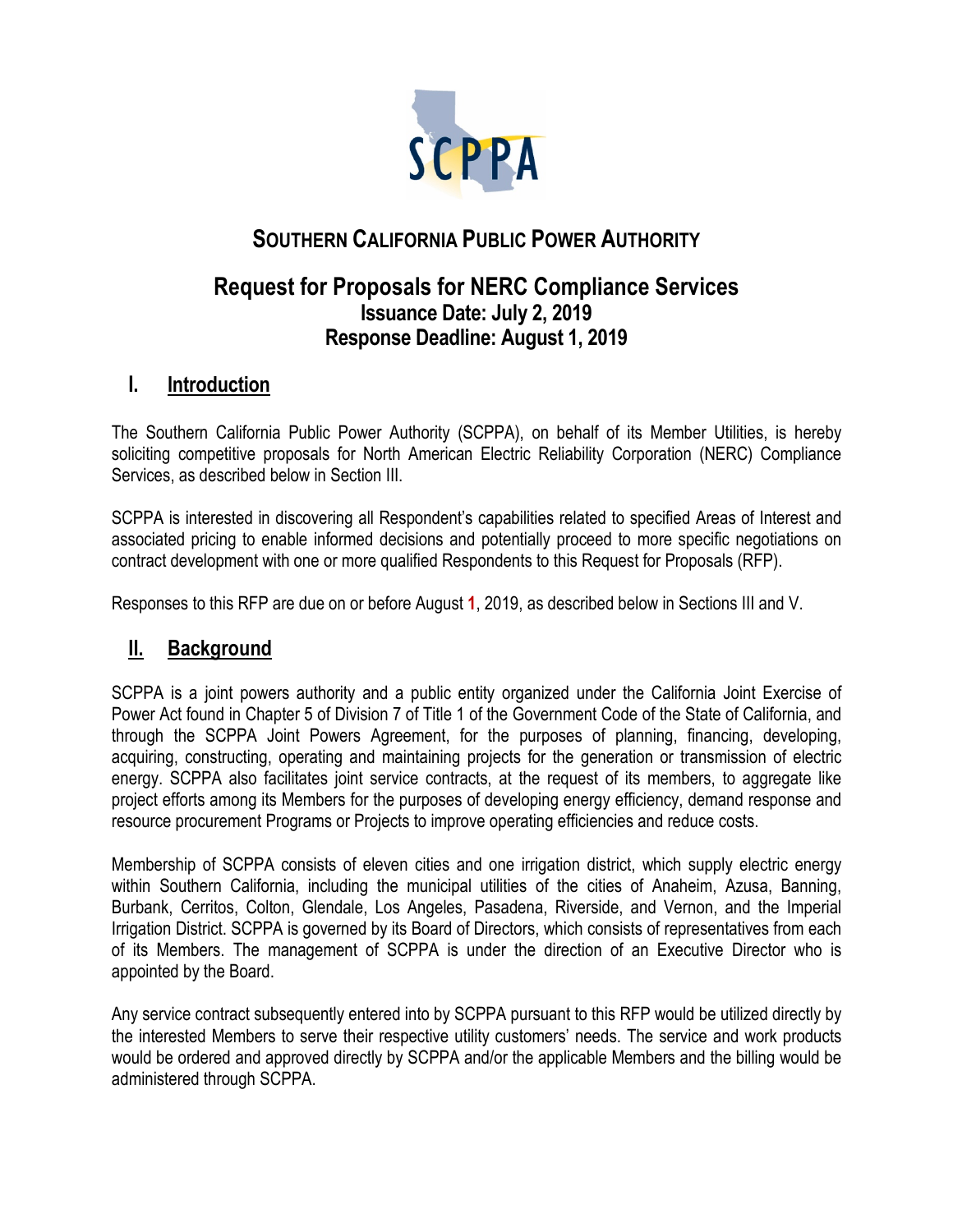## **III. Areas of Interest**

Certain SCPPA Members have expressed interest in in SCPPA securing bids to acquire usage of certain tools and perform certain services related to NERC Compliance Services to meet the needs of their municipality as outlined below. SCPPA is requesting proposals from qualified firms or individuals that will demonstrate an ability to perform such services and functions. Please provide specific disciplines each tool and/or professional service can be utilized for such as NERC/WECC Reliability Compliance, FERC, Gas, Water, Environmental Health and Safety, NERC Gads, CPUC, CEC, etc.

#### **A. Scope of Work**

Tools that can provide the following uses:

- Dashboard(s) that provide overview of compliance program(s) status
- Provide, maintain and enhance a dedicated electronic site or tool (e.g., SharePoint) designed specifically for SCPPA member(s) regulatory compliance programs
- Workflows that generate tasks, email reminders, and escalation notices
- Maintain documents that evidence compliance on the electronic site or tool
- An automated checklist or survey to capture compliance activities
- Electronic document approvals
- Logging system for event driven activity

#### Services to be provided for in the proposal

- Document content for regulatory reports, including internal controls, that describe how SCPPA member complies with each regulatory requirement.
- Assemble and document all evidence used to demonstrate compliance to the Standards.
- Monitor pending and approved changes to regulations, provide comments and make recommendations on behalf of members, and share industry best practices.
- Evaluate risks and recommend controls, including, but not limited to inherent risk assessment and compliance oversight plans.
- Develop and keep current internal regulatory policies, processes, and procedures.
- Train member subject matter experts (SMEs) on internal policies processes, and procedures related to their area(s) of responsibility.
- Prepare reports for identified vulnerabilities and potential noncompliance.
- Document and monitor the Internal Compliance Program (ICP) and prepare ICP progress reports.
- Develop mitigation plans and monitor those plans to completion.
- Assist to monitor and administer the NERC Alert program.
- Develop, maintain, and monitor an incident response and reporting process structure
- Performing a gap analysis and annual internal audit reviews
- Prepare annual self-certifications for SCPPA member submission.
- Assistance with completing and tracking Reliability Security Audit Worksheets (RSAWs).
- Prepare for and lead internal and external audits, including mock audits if needed.
- Prepare SCPPA member(s) documentation for audits.
- Assist in monitoring status of SME's deadlines leading up to self-certification, spot checks, audits, and action plan milestone due dates.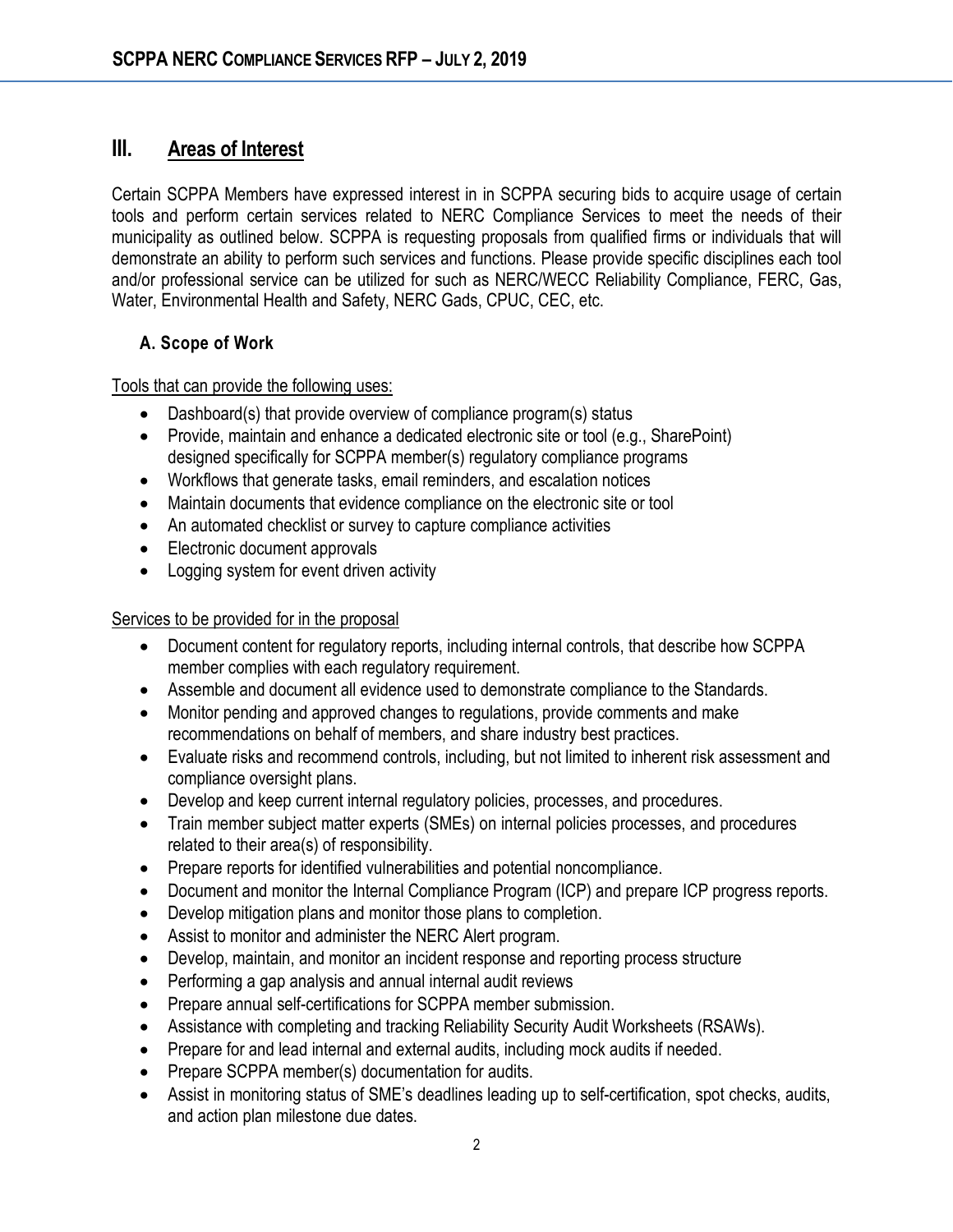The successful Respondents to this RFP shall assist member utilities in advisory, vulnerability assessment, reporting, and remediation efforts related to NERC Compliance within the member utility. The consultant's services can include advisory services, vulnerability assessment services, incident response services, remediation services, and training services. Services can include all program and project management functions related to these activities. The services will use a task order-based approach.

Project deliverables may include the development of documentation and reports, management of project teams, and troubleshooting of technical problems.

SCPPA may select more than one successful Respondent to support member initiatives. SCPPA may request successful Respondents to respond to requests for task proposals. The term of master service agreements awarded could be up to five years.

#### **B. Description of Related Experience and Qualifications**

The successful Respondent(s) to this RFP shall also demonstrate their experience and capabilities to provide the following:

- Capability to provide program and project management services, provide daily support, and facilitate coordination among the project teams in the areas mentioned in professional services section.
- Transfer skills and knowledge relevant to the above services to employees during the contract term through training sessions (as necessary or requested) and the development of design, standards, reports, and procedural manuals.
- Knowledge and experience in the field of NERC Compliance that encompasses both legacy and new equipment.
- Demonstrable reputation for excellence in the field of NERC Compliance by providing proof of experience and understanding of the utility critical infrastructure environment.

Successful bidder(s) must to adhere to North American Electric Reliability Corporation (NERC) and all other Regulatory Federal/State/Local regulations. Delivered report standards must adhere to and be presentable to an auditing organization, such a Western Energy Coordinating Council (WECC) and /or North American Electric Reliability Corporation (NERC) requirements.

Please note that some activities to be conducted under this RFP may be performed onsite at the requesting utility. If there is an additional charge for on-site services, please note that in the proposal.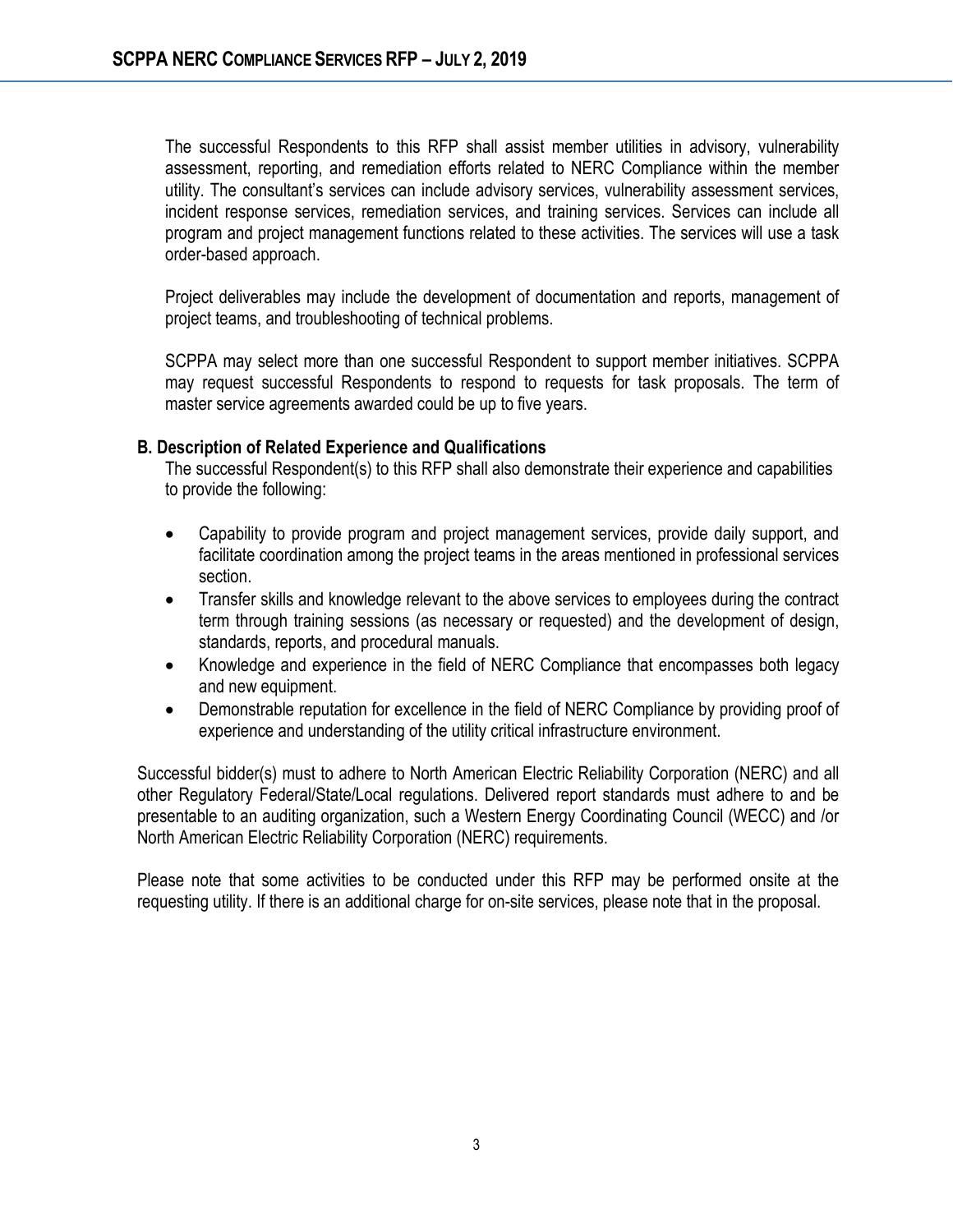# **Timeline / Schedule\***

| <b>SCPPA RFP for NERC Compliance Services Selection Process</b> |                          |
|-----------------------------------------------------------------|--------------------------|
| <b>Schedule of Requirements</b>                                 | <b>Target Date(s)</b>    |
| <b>Issue RFP</b>                                                | July 2, 2019             |
| <b>Question Cutoff Date</b>                                     | July 19, 2019            |
| Responses Due                                                   | August 1, 2019           |
| Review of Responses                                             | August 3-August 14, 2019 |
| Interviews (if necessary)                                       | August 15, 2019          |
| Selection of Respondent(s)                                      | August 19, 2019          |

**\***Timeline/Schedule is subject to change.

### **IV. Proposal Submission Required Elements**

#### **1. Transmittal Letter Content:**

- a. A brief statement of the Respondent's understanding of the work to be done and commitment to perform the work as scheduled, including:
	- i) areas of the Description of Work (Section 3) that you are bidding;
	- ii) statement of work specifications; and
	- iii) reference to any proposed contractual terms and conditions required by the Respondent; and
	- iv) a summary of exceptions taken to the RFP requirements; and
	- v) any and all expectations from SCPPA including, but not limited to: requirements definitions, strategy refinement, and staffing requirements to support the proposed project or program implementation.
- b. An officer authorized to bind must sign the proposal on behalf of the Respondent and must include the following declarations on the transmittal letter:

"This proposal is genuine, and not sham or collusive, nor made in the interest or in behalf of any person not herein named; the Respondent has not directly or indirectly induced or solicited any other Respondent to put in a sham bid, or any other person, firm or corporation to refrain from submitting a proposal; and the Respondent has not in any manner sought by collusion to secure for themselves an advantage over any other Respondent."

- **2. Respondent Information**: Provide legal name of Company or Individual, physical street address, the name(s) and title(s) of the individual(s) authorized to represent the Respondent, including telephone number(s) and email address(es).
- **3. Proposal:** Proposals must include a description of the proposed project or program, how it meets (or does not meet) each of the objectives of this RFP, and a detailed description addressing all of the Areas of Interest. Respondents may also include additional services, products, tasks, task elements and/or functions that may not be part of or included in the RFP but are deemed by the Respondent to be pertinent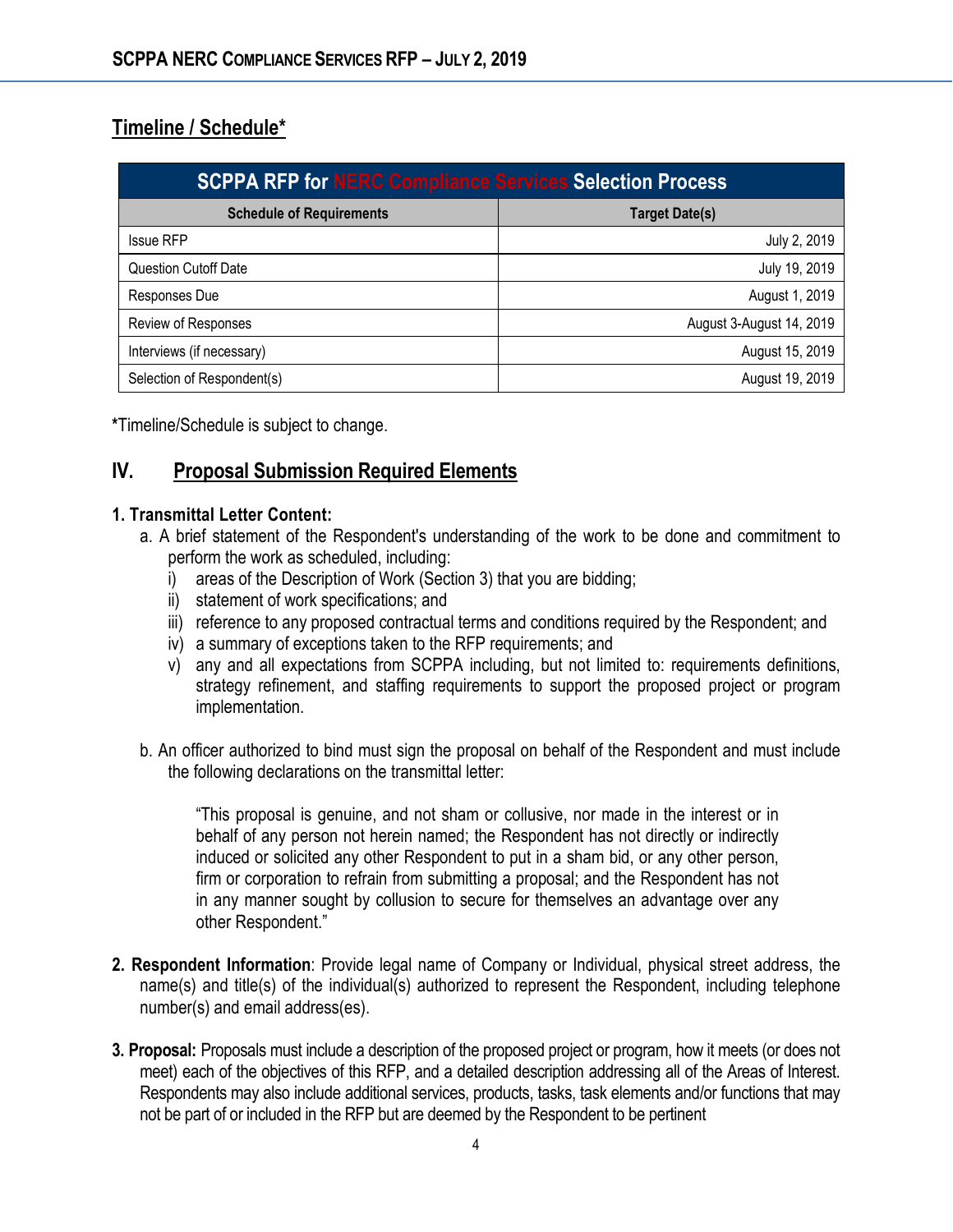and potentially valuable to SCPPA or its Members. SCPPA will have full discretionary authority to consider, accept and/or reject without cause such supplemental information that is not directly requested, included in or made part of the RFP.

- **4. Fees:** Pricing in all Proposals should be made based on good faith estimates of the requirements defined in this RFP. Please include all necessary details of specific examples or estimates of the fees, labor rates and service charges. Describe how the fees, rates or charges will be determined. Respondents shall also be prepared to provide a breakdown of the applicable overheads and fringe benefit costs that are part of any labor rates and other direct costs associated with the services to be performed.
- **5. Experience:** Respondent shall clearly identify project participants and management team, including:
	- a. Describe your firm's experience as may be applicable to this RFP, your organizational structure, management qualifications, and other contract related qualifications, including number of years firm has been in business. This response should be no more than four pages per category the responder is bidding.
	- b. Specify key employees and describe their qualifications, experience and duties related to this RFP, including the office location(s) where work will be performed, in addition to the physical street address referenced above.
	- c. Provide a commitment statement for the retention and use of key employees as proposed, their availability to initiate and sustain the proposal, as well as planned supplemental employees if key personnel are not available to assure project delivery.
	- d. State whether Respondent will use subcontractors to perform services pursuant to the contract. Should the use of subcontractors be offered, the Respondent shall provide the same assurances of competence for the subcontractor, plus the demonstrated ability to manage and supervise the subcontracted work. Subcontractors shall not be allowed to further subcontract with others for work. The provisions of any contract resulting from this RFP shall apply to all subcontractors in the same manner as to the Respondent.
	- e. Respondent shall indicate any and all pending litigation that could affect the viability of Respondent's proposal, continuance of existing contracts, operation or financial stability.

#### **6. References:**

- a. Describe whether the Respondent has, within the last five (5) years, rendered any service to SCPPA or to any of SCPPA's Members, either as a contractor or subcontractor, either under the current Respondent's name or any other name or organization. If so, please provide details (status as prime or subcontractor, brief description of the contract, contract start and end date, the contract administrator name, and total actual contract expenditures).
- b. If the Respondent has not rendered any service within the last five (5) years to SCPPA or to any of SCPPA's Members, then please provide references over that period with the details described above including the counterparty for which services were provided.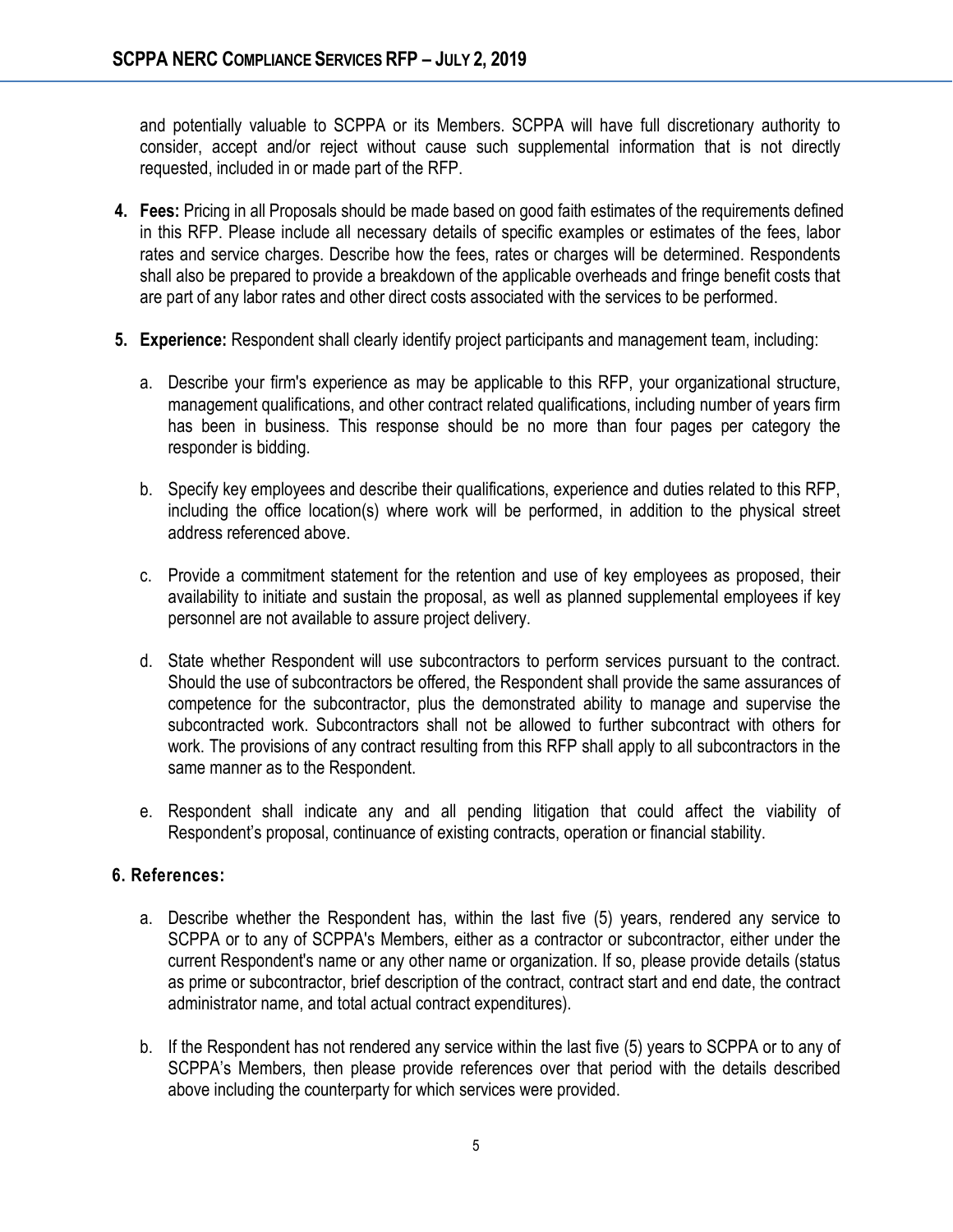- c. Identify existing related or relevant projects or programs which Respondent developed and/or operates that would demonstrate Respondent's capabilities in this area.
- d. Describe relevant program development and implementation experience, approach, and provide a list of references for similar projects completed.

### **V. Proposal Submission Delivery Requirements**

One (1) electronic copy of your proposal must be emailed to [NERComplianceSvcRFP@scppa.org](mailto:NERComplianceSvcRFP@scppa.org) or delivered on a CD or USB flash drive to the address below by no later than 4:00 pm PST on August 1, 2019:

> Southern California Public Power Authority Attention: NERC Compliance RFP 1160 Nicole Court Glendora, California 91740

No contact should be made with the Board of Directors, committees or working group representatives, or SCPPA Members concerning this RFP.

Clarification questions regarding this RFP may be addressed to [NERComplianceSvcRFP@scppa.org](mailto:NERComplianceSvcRFP@scppa.org) no later than the questions cutoff deadline.

All information received by SCPPA in response to this RFP is subject to the California Public Records Act and may be subject to the California Brown Act and all submissions may be subject to review in the event of an audit.

## **VI. Terms and Conditions**

- 1. SCPPA reserves the right to cancel this RFP at any time, reject any and all proposals and to waive irregularities.
- 2. SCPPA shall determine at its sole discretion the value of any and/or all proposals including price and non-price attributes.
- 3. Proposals may be sub-divided or combined with other proposals, at SCPPA's sole discretion.
- 4. SCPPA shall perform an initial screening evaluation to identify and eliminate any proposals that are, for example, not responsive to the RFP, do not meet the minimum requirements set forth in the RFP, are not economically competitive with other proposals, or are submitted by Respondents that lack appropriate creditworthiness, sufficient financial resources, or qualifications to provide dependable and reliable services for this RFP.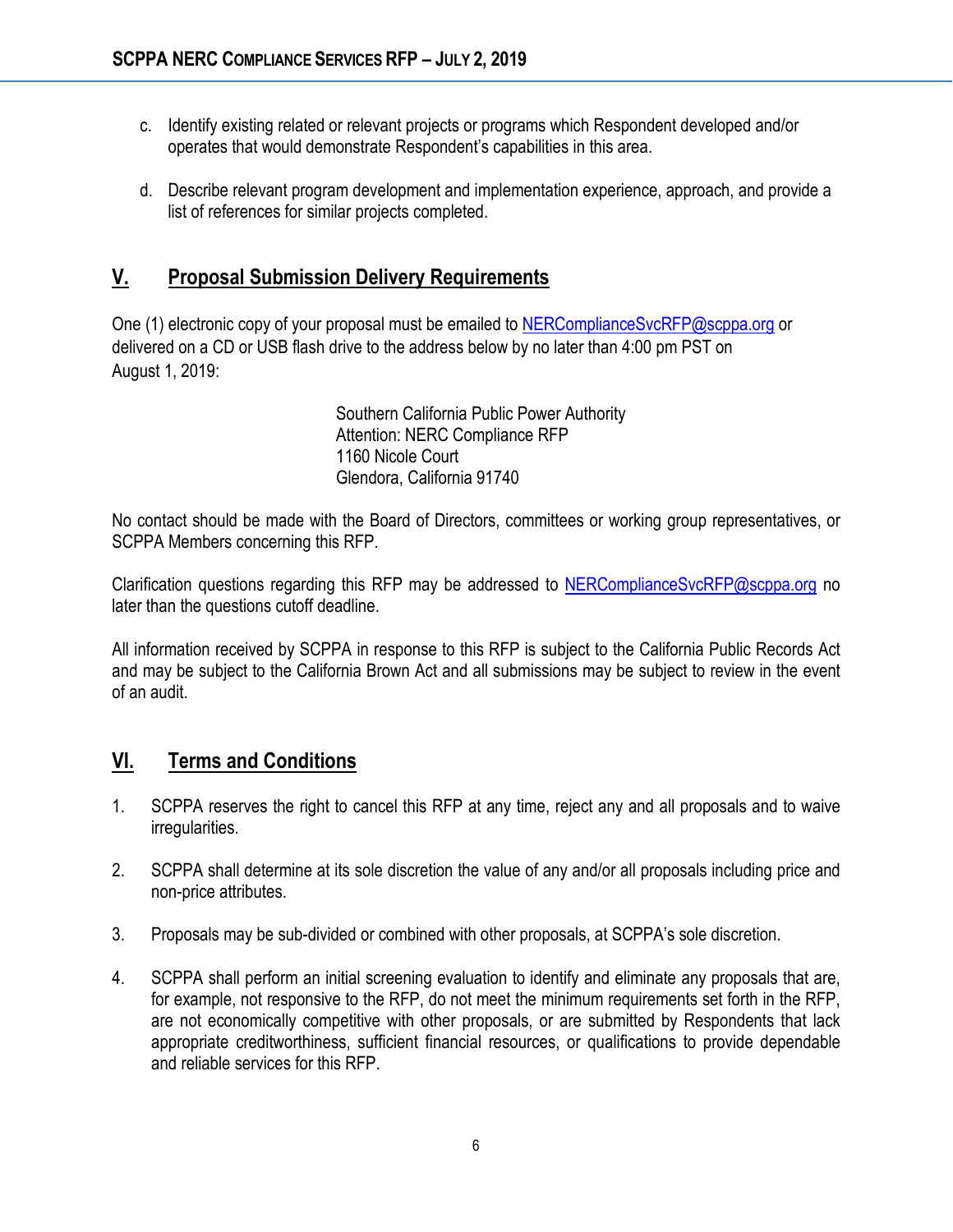- 5. SCPPA reserves the right to submit follow up questions or inquiries to request clarification of information submitted and to request additional information from any one or more of the Respondents.
- 6. SCPPA reserves the right, without qualification and in its sole discretion, to accept or reject any or all proposals for any reason without explanation to the Respondent, or to make any award to that Respondent, who, in the opinion of SCPPA, will provide the most value to SCPPA and its Members.
- 7. SCPPA may decline to enter into any potential engagement agreement or contract with any Respondent, terminate negotiations with any Respondent, or to abandon the request for proposal process in its entirety.
- 8. SCPPA reserves the right to make an award, at its sole discretion, irrespective of price or technical ability, if SCPPA determines that to do so would result in the greatest value to SCPPA and its Members.
- 9. Those Respondents who submit proposals agree to do so without legal recourse against SCPPA, its Members, their directors, officers, employees and agents for rejection of their proposal(s) or for failure to execute or act on their proposal for any reason.
- 10. SCPPA shall not be liable to any Respondent or party in law or equity for any reason whatsoever for any acts or omissions arising out of or in connection with this RFP.
- 11. SCPPA shall not be liable for any costs incurred by any Respondents in preparing any information for submission in connection with this RFP process or any and all costs resulting from responding to this RFP. Any and all such costs whatsoever shall remain the sole responsibility of the Respondent.
- 12. SCPPA may require certain performance assurances from Respondents prior to entering into negotiations for work that may result from this RFP. Such assurances may potentially include a requirement that Respondents provide some form of performance security.
- 13. Prior to contract award, the successful Respondent shall supply a detailed breakdown of the applicable overheads and fringe benefit costs that are part of the labor rates and other direct costs associated with the services to be performed.
- 14. SCPPA Members, either collectively or individually may contact Respondents to discuss or enter into negotiations regarding a proposal. SCPPA is not responsible or liable for individual Members interactions with the Respondent which are not entirely conducted through SCPPA or at SCPPA's option or election to engage the Respondent as defined within the RFP.
- 15. Submission of a Proposal constitutes acknowledgement that the Respondent has read and agrees to be bound by the terms and specifications of this RFP and any addenda subsequently issued by SCPPA.
- 16. Information in this RFP is accurate to the best of SCPPA's and its Members' knowledge but is not guaranteed to be correct. Respondents are expected to complete all of their due diligence activities prior to entering into any final contract negotiations with SCPPA.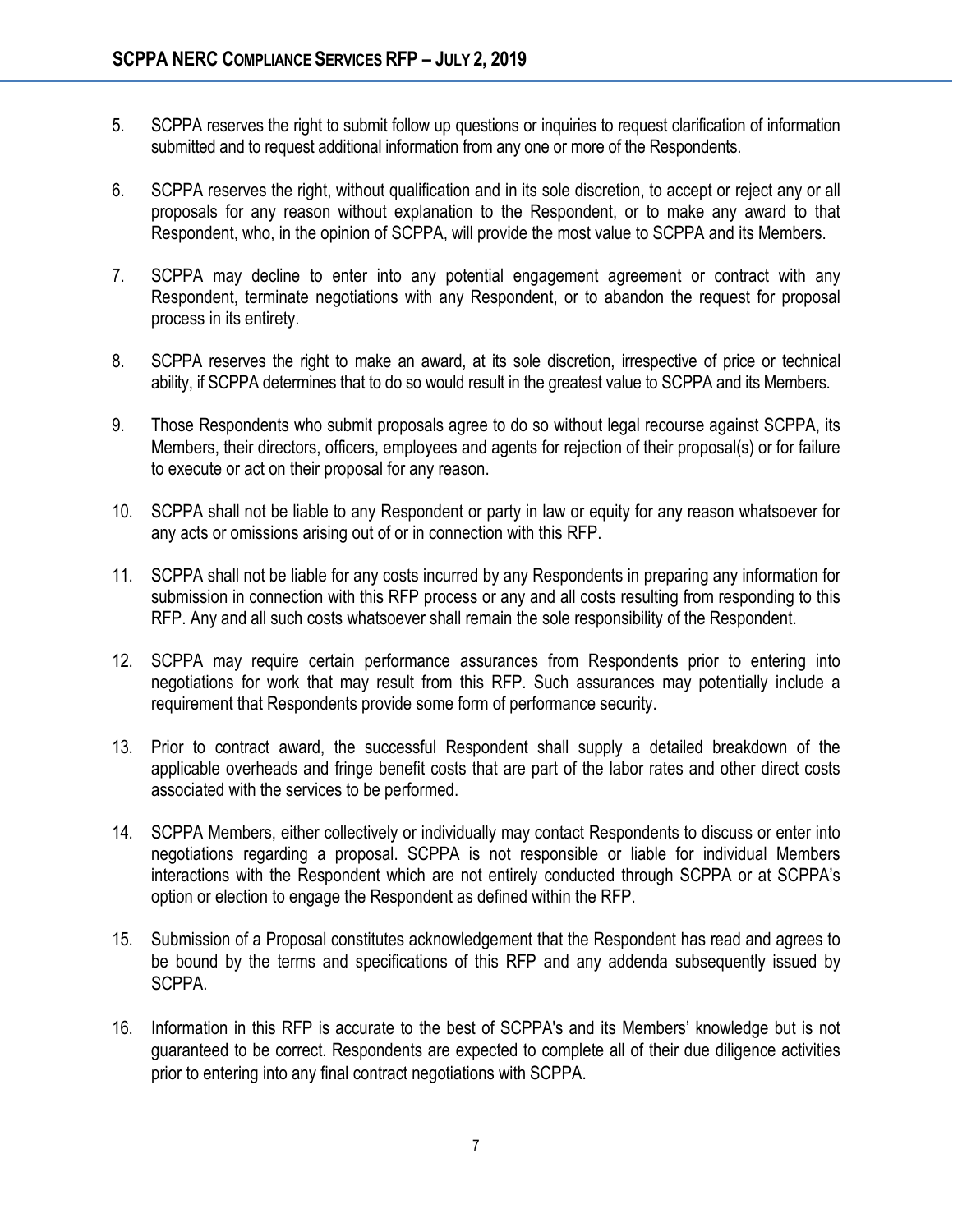17. SCPPA reserves the right to reject any Proposal for any reason without cause. SCPPA reserves the right to enter into relationships with more than one Respondent, can choose not to proceed with any Respondent with respect to one or more categories of services, and can choose to suspend this RFP or to issue a new RFP that would supersede and replace this RFP.

### **VII. Additional Requirements for Proposal**

- **1. Consideration of Responses:** Submitted proposals should be prepared simply and economically, without the inclusion of unnecessary promotional materials. Proposals should be submitted on recycled paper that has a minimum of thirty percent (30%) post-consumer recycled content and duplex copied (double-sided pages) where possible.
- **2. Insurance, Licensing, or other Certification:** If selected, the Respondent will be required to maintain sufficient insurance, licenses, or other required certifications for the type of work being performed. SCPPA or its Members may require specific insurance coverage to be established and maintained during the course of work and as a condition of award or continuation of contract.
- **3. Non-Discrimination/Equal Employment Practices/Affirmative Action Plan:** If selected, the Respondent and each of its known subcontractors may be required to complete and file an acceptable Affirmative Action Plan. The Affirmative Action Plan may be set forth in the form required as a business practice by the Department of Water and Power of the City of Los Angeles which is SCPPA's largest Member.
- **4. Living Wage Ordinance:** If selected, the Respondent may be required to comply with the applicable provisions of the City of Los Angles Living Wage Ordinance and the City of Los Angeles Service Contract Workers Retention Ordinance. The Living Wage Ordinance provisions are found in Section 10.36 of the Los Angeles City Administrative Code; and the Service Contract Workers Retention Ordinance are found in Section 10.37 of the Los Angeles Administrative Code (SCWRO/LW0).
- **5. Prevailing Wage Rates:** If selected, the Respondent will be required to conform to prevailing wage rates applicable to the location(s) where any work is being performed. Workers shall be paid not less than prevailing wages pursuant to determinations of the Director of Industrial Relations as applicable in accordance with the California Labor Code. To access the most current information on effective determination rates, Respondent shall contact:

Department of Industrial Relations Division of Labor Statistics and Research PO Box 420603, San Francisco, CA 94142-0603 Division Office Telephone: (415) 703-4780 Prevailing Wage Unit Telephone: (415) 703-4774 Web: <http://www.dir.ca.gov/dlsr/DPreWageDetermination.htm>

**6. Child Support Policy:** If selected, Respondent may be required to comply with the City of Los Angeles Ordinance No. 172401, which requires all contractors and subcontractors performing work to comply with all reporting requirements and wage earning assignments and wage earning assignments relative to court ordered child support.